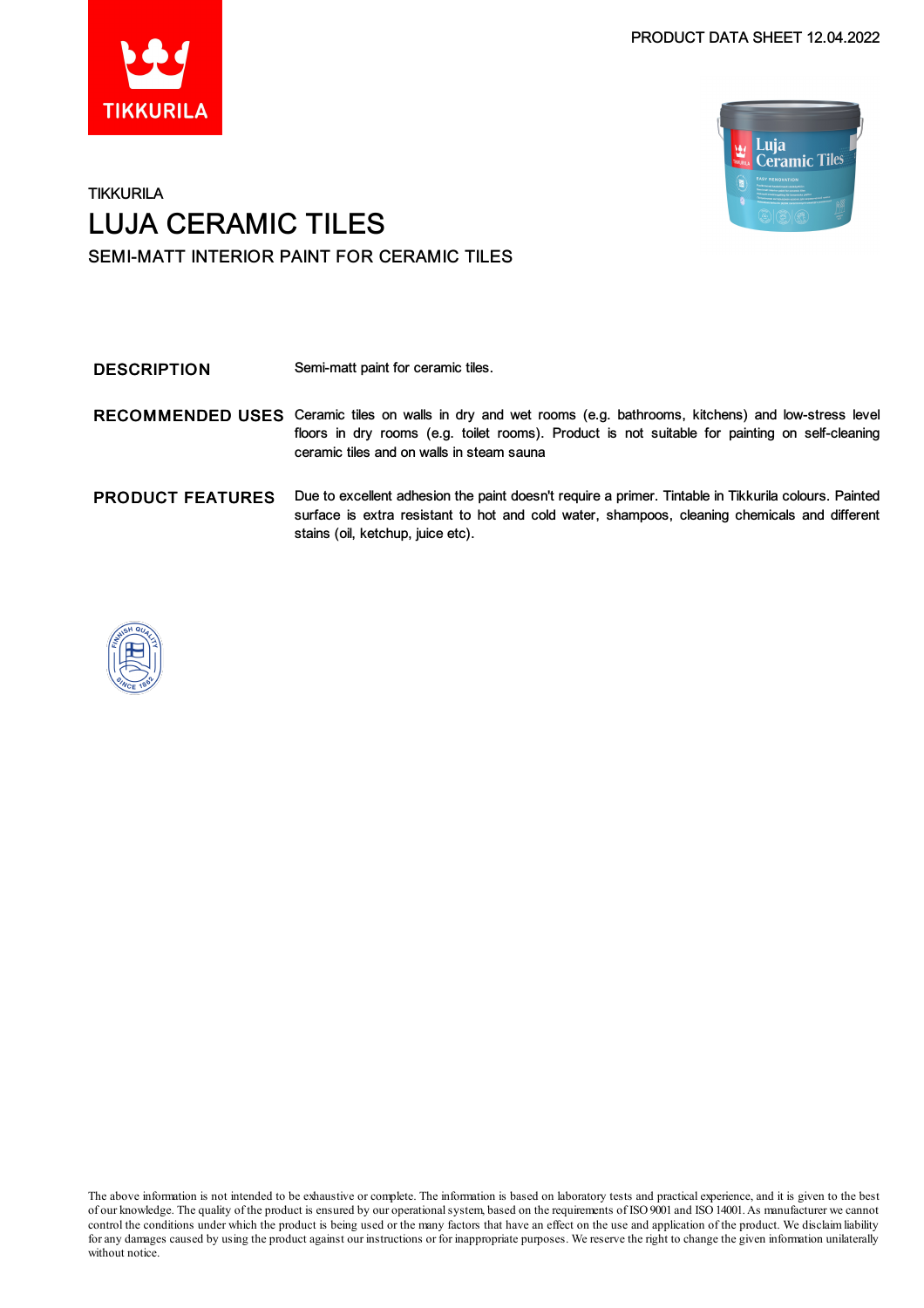

# LUJA CERAMIC TILES

| <b>TECHNICAL DATA</b>      |                                                                                                                                                                                                              |
|----------------------------|--------------------------------------------------------------------------------------------------------------------------------------------------------------------------------------------------------------|
| <b>Base paints</b>         | A BASE, C BASE                                                                                                                                                                                               |
| <b>Colour Shades</b>       | Color cards:<br>Feel the Color, Feel the Color 2020, Deco Grey colour card, Color Now 2022.<br>Can be tinted in Tikkurila colors.                                                                            |
| <b>Gloss</b>               | Semi-matt. 4/RT-classification                                                                                                                                                                               |
| Coverage                   | $10-12$ m <sup>2</sup> /l                                                                                                                                                                                    |
| <b>Can sizes</b>           | A BASE: 0.9 I, 2.7 I<br>C BASE: 0.9 I, 2.7 I                                                                                                                                                                 |
| <b>Application method</b>  | Brush, felt roller for smooth surfaces (5-7mm hair)                                                                                                                                                          |
| <b>Drying time</b>         | Touch dry after 2h. Next coat can be applied after 16h.<br>Ready to use after 2 days.<br>Please note! Paint will reach its final hardness after 28d, so meanwhile, avoid<br>mechanical damage to the surface |
| Density (kg/l)             | approx. 1.2 kg/l, ISO 2811                                                                                                                                                                                   |
| <b>Chemical resistance</b> | Resistant to cleaning chemicals and mild solvents, such as white spirit. Any colored<br>stains from coffee, tea, etc. must be wiped off immediately.                                                         |
| Wet scrub resistance       | SFS-EN 13300 class 1, ISO 11998.                                                                                                                                                                             |
| Volume solids (%)          | 40                                                                                                                                                                                                           |
| <b>VOC</b>                 | (cat A/i) 140g/l(2010)<br>Luja Ceramic Tiles contains VOC max. 140 g/l.                                                                                                                                      |
| <b>Storage</b>             | Protect from frost and direct sunlight. Close can carefully for next use. Tinted<br>product, or a product kept in an improperly closed or half-empty can will not<br>withstand long-term storage.            |
|                            |                                                                                                                                                                                                              |

The above information is not intended to be exhaustive or complete. The information is based on laboratory tests and practical experience, and it is given to the best of our knowledge. The quality of the product is ensured by our operationalsystem, based on the requirements of ISO9001 and ISO14001.As manufacturer we cannot control the conditions under which the product is being used or the many factors that have an effect on the use and application of the product. We disclaimliability for any damages caused by using the product against our instructions or for inappropriate purposes. We reserve the right to change the given information unilaterally without notice.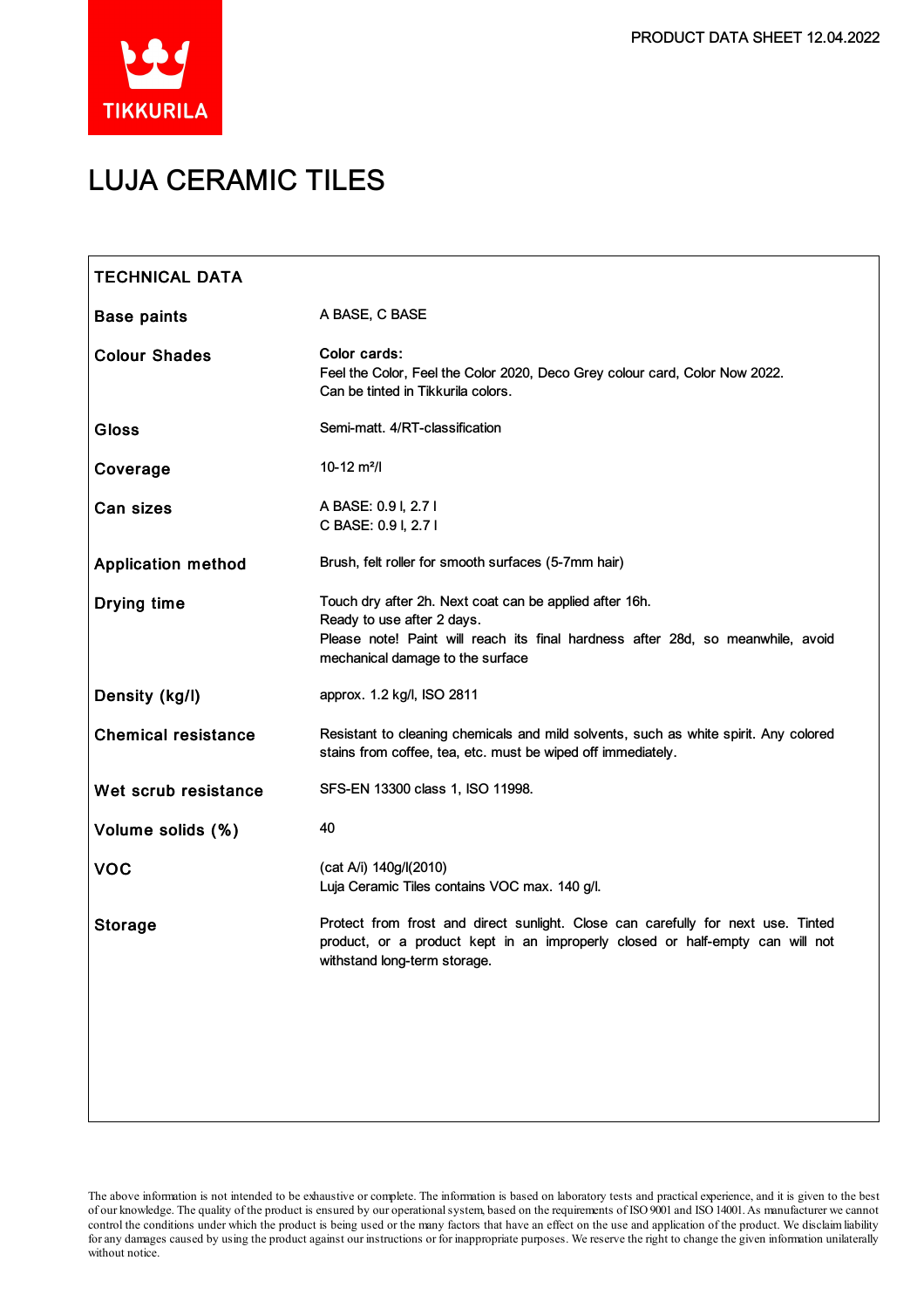

# LUJA CERAMIC TILES

# APPLICATION INSTRUCTIONS

# Application conditions

The surface to be painted must be dry, the ambient temperature at least +5 °C and the relative humidity of air below 80%.

### Surface preparation

Clean the surface from limescale using limescale removing agent (e.g Tikkurila Supi Saunapesu).

In order to remove grease, oil or dirt use suitable cleaning agent (e.g Tikkurila Maalipesu).

Remove old silicone by sharp knife. Remove any silicone residue from the surface, using a silicone removing agent.

Carefully rinse surface with plenty of water to remove any detergent residue. Allow to dry. Note that the tile joints must also be dry before painting.

# Priming

No primer needed

# Painting

The surfaces must be completely clean and dry before painting. Use felt roller for smooth surfaces or brush

- 1. Stir the paint well before use and then pour paint into roller tray.
- 2. Use the brush to paint corners, tile joints and places you can't reach with a roller in a thin layer.

3. Apply the paint to all surface with felt roller in a thin layer, make sure that you don't apply too much paint as this can cause paint sagging on the surface.

- 4. Leave at least 16 hours of drying time between coats.
- 5. Apply 2nd coat the same way.
- 6. Remove the tapes immediately after final layer application.
- 7. Replace removed silicones with new ones

### Cleaning of tools

Clean tools with water immediately after use. Remove as much paint as possible from painting tools before cleaning. Tikkurila Pensselipesu Tool Cleaner is recommended to remove slightly hardened paint.

### Maintenance instructions

The product achieves its final hardness and durability after one month under normal conditions, therefore the surfaces must be handled with care during a couple of weeks. If the surfaces need to be cleaned soon after finishing, clean them lightly with a soft brush or damp cleaning cloth.

NOTE! Please note that after contact with water freshly painted surface might get softer, but after ~30 minutes of drying surface returns hard back

If needed, after approx. 1 month from painting, at the earliest:

The surfaces can be cleaned with soft sponge or cleaning cloth and neutral (pH 6-8) washing solution. Clean very dirty surfaces with weakly alkaline (pH 8-10) washing detergent and e.g. cleaning cloth or sponge. Avoid using abrasive cleaning agents, rough sponges etc.. Rinse the surface carefully.

### Maintenance treatment

Surfaces painted with Luja Ceramic Tiles paint can be repainted with same paint. See Preparation.

### Environmental protection and waste disposal

Destroy liquid waste according to the local regulations for hazardous waste. Recycle empty, dry cans or dispose them of in accordance with local regulations.

The above information is not intended to be exhaustive or complete. The information is based on laboratory tests and practical experience, and it is given to the best of our knowledge. The quality of the product is ensured by our operationalsystem, based on the requirements of ISO9001 and ISO14001.As manufacturer we cannot control the conditions under which the product is being used or the many factors that have an effect on the use and application of the product. We disclaimliability forany damages caused by using the product against our instructions or for inappropriate purposes. We reserve the right to change the given information unilaterally without notice.